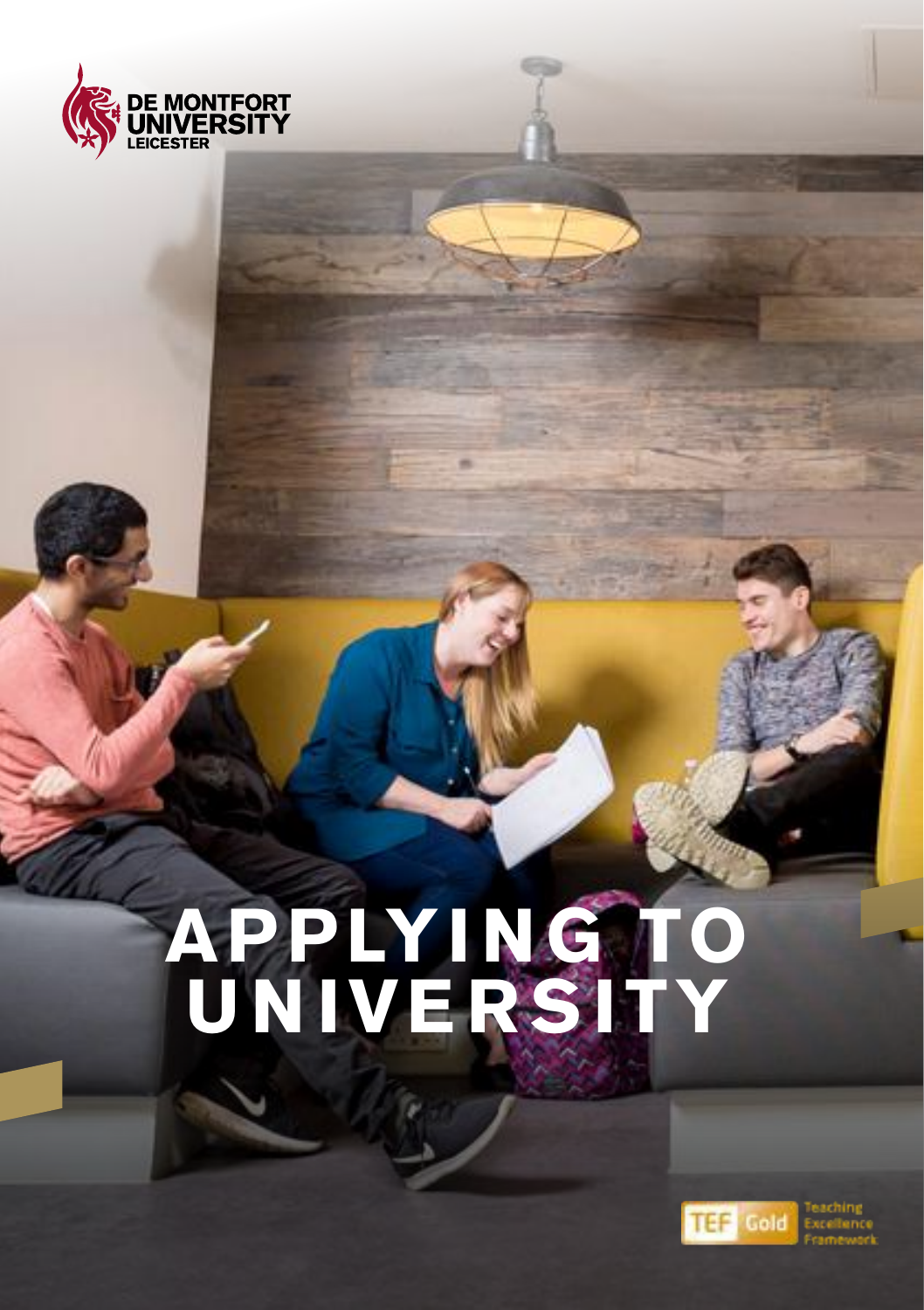# CELEBRATING 5 **READER** YEARS

1870 - 2020

≣

ĥт.

**HEAD** 

 $111$ 

 $111111$ 

 $\overline{111}$ 

HII Ш

Ш

Ш

 $1111$ 

 $111111$ 

碰

鹽

## **CONTENTS**

| Thinking of going to university?       |    |  |  |  |
|----------------------------------------|----|--|--|--|
| Choosing a course and university       |    |  |  |  |
| Applying to university $-$ the process |    |  |  |  |
| Writing your personal statement        | 11 |  |  |  |
| Interviews                             | 14 |  |  |  |
| Next steps                             | 18 |  |  |  |
| Jargon buster                          | 19 |  |  |  |
| <b>UCAS</b> application timeline       | 20 |  |  |  |
| Undergraduate courses                  | 22 |  |  |  |
|                                        |    |  |  |  |

**ASSE** 

1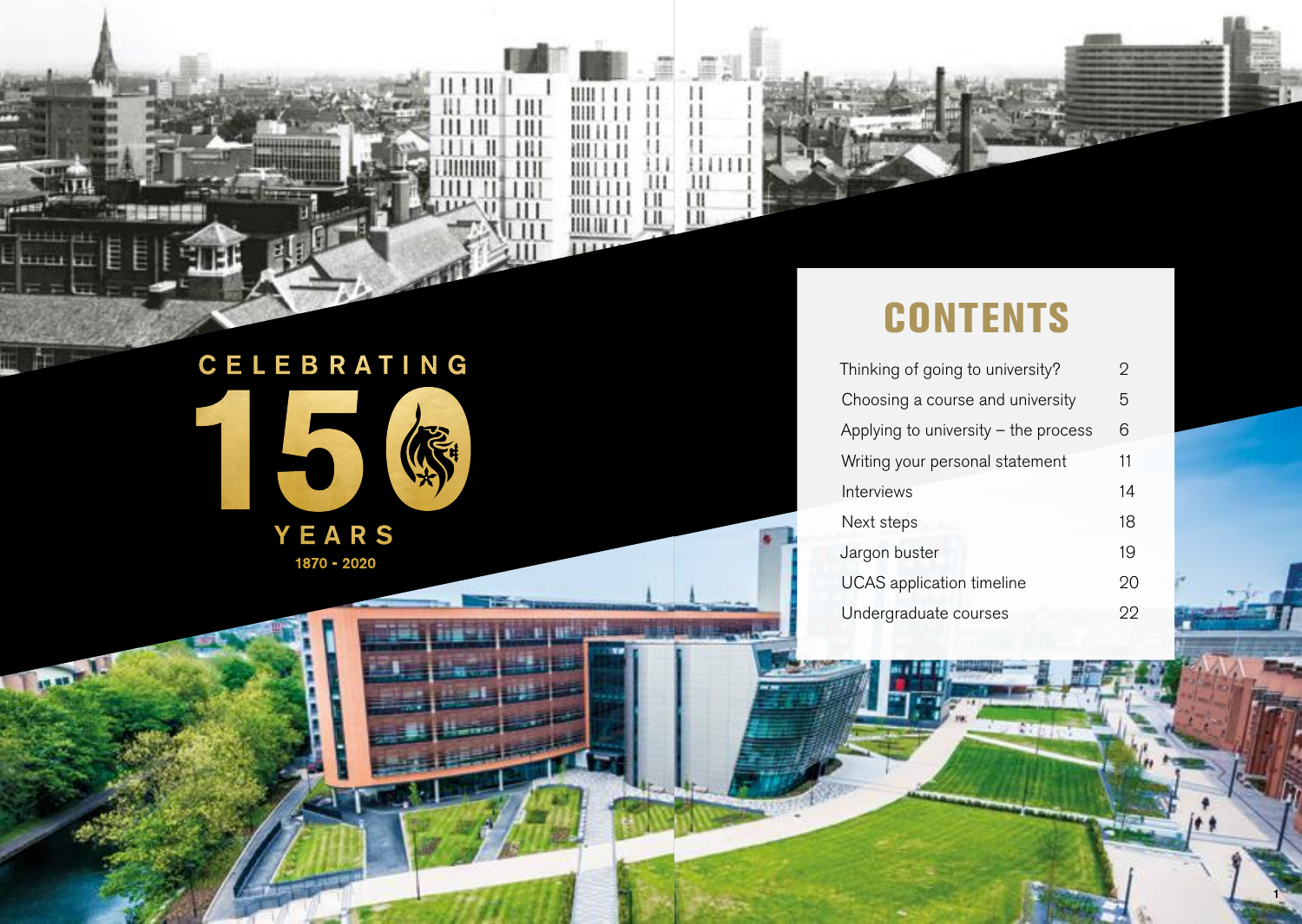## THINKING OF GOING TO UNIVERSITY?

### There are many reasons to go to university:

Being passionate about a subject and having a personal interest in the course topics.

Studying for a degree gives you the chance to develop your knowledge to a greater extent and learn from experts in the field.

### Achieving a qualification so you can progress onto your chosen career path.

For example, if you have a particular career or job in mind, such as becoming a nurse or a lawyer, respectively you will need a specific degree in Nursing or Law.

### Developing valuable skills and knowledge that will enhance your future career prospects.

Higher education degrees are designed to enhance your key transferable skills, which will appeal to a lot of employers and allow you to gain valuable experience and expertise.

### Meeting new people and expanding your network.

Going to university is an exciting time of transition, and for many people it provides their frst opportunity to live away from home and take on new and increased responsibilities.

### Studying a degree is a real investment in your future.

Financial support is available for tuition fees and living expenses to help you make the most of student life.





from DMU Global to DMU Replay and PhD opportunities. "The job I wanted required me to have a degree, so that's what spurred me on to apply. When I spoke to some businesses, they actually recommended DMU so I went to an Open Day. The lady I spoke to was really informative and I found the day to be really inclusive. What really sold it to me were the amazing facilities and programmes offered,

> **Edmar Machado Computer Science BSc (Hons)**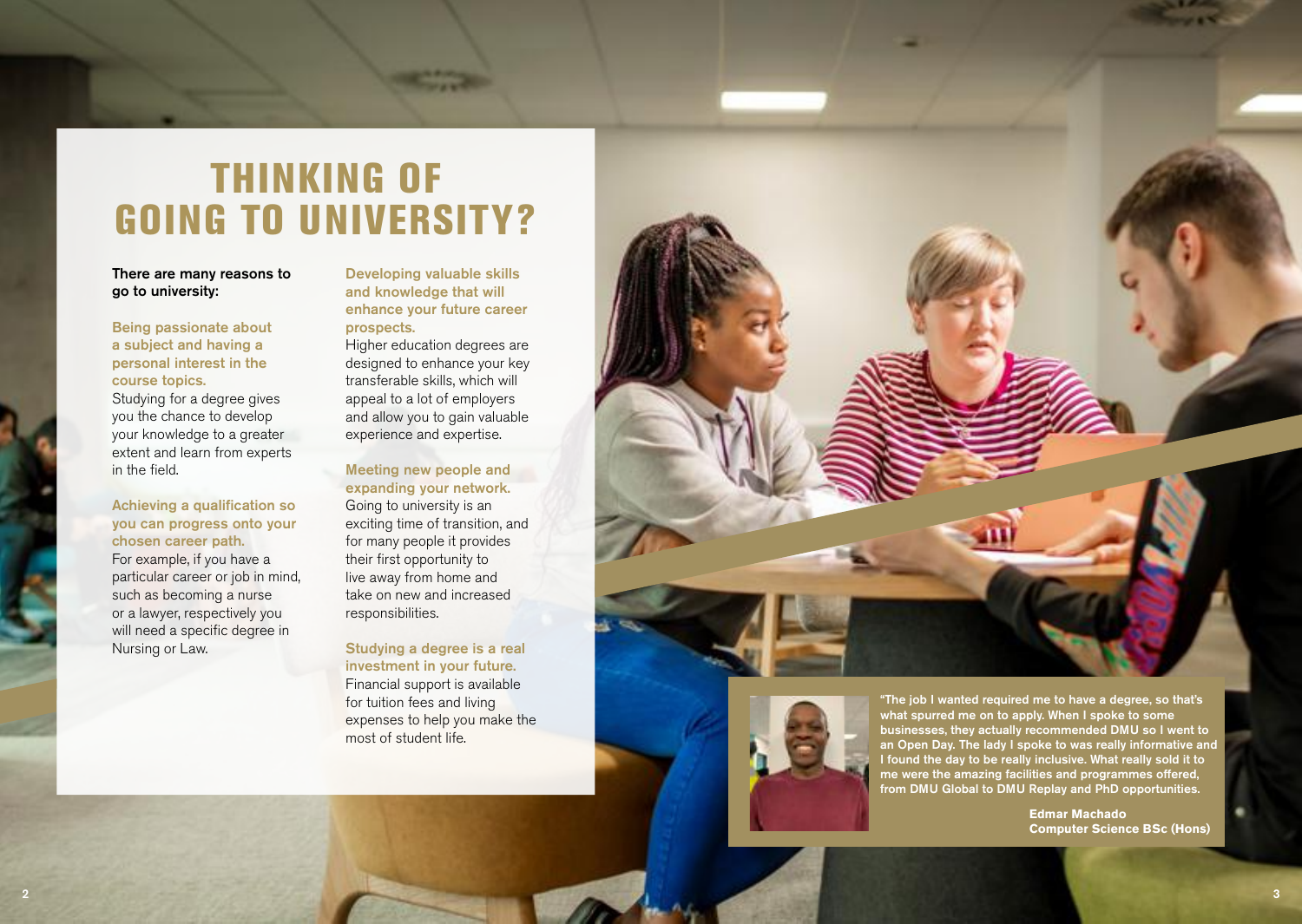

## CHOOSING A COURSE AND UNIVERSITY

**There are more than 50,000 different university courses available at upwards of 150 different institutions across the UK.** 

The variety of courses is vast, and you can choose from traditional subjects such as English and History, or more vocational subjects such as Journalism and Business.

With so many important choices to make, it is strongly advised that prospective students start their research as early as possible so they can make informed decisions about their choices.

### TOP TIPS FOR RESEARCHING YOUR OPTIONS:

- 1. Use the UCAS website's search function to research courses and subject areas you're interested in.
- 2. Read university prospectuses and websites to find more information. In particular, review the module options available, opportunities to undertake work experience or even travel internationally, as well as any graduate opportunities.
- 3. Visit as many open days or taster days as possible to get a feel for student life, these don't just have to be physical events, many universities have been running virtual open days and even virtual campus tours.
- 4. Take the chance to speak with current students to check which university is the right fit for you  $-$  visit UCAS fairs, join online chats or look out for applicant groups on Facebook.

## **CHECKLIST**

It is important to make sure you choose the right course and university for you. Below are some questions to think about when trying to shortlist your options:

### **COURSE**

- **☑** Do I have the necessary skills/work experience?
- **☑** Have I met the entry criteria?
- **☑** Am I passionate about studying this course and will I enjoy it?
- **☑** Do I have a specifc career in mind for the future? If so, what qualifications will I need?
- **☑** Does the course have good graduate prospects? Be sure to research about industry links, work experience opportunities and academics who can provide the relevant experiences to start your career.

### **CAMPUS**

 **☑** Does the university have modern facilities that will help me develop the skills I need in my future career.

### **CITY**

 **☑** Is the city student-friendly, and affordable?

### COST

**☑** What is the cost of living in the area?

### LIVING

- **☑** Is the accommodation modern and does it have en-suite options?
- **☑** Is it close to campus and the city centre?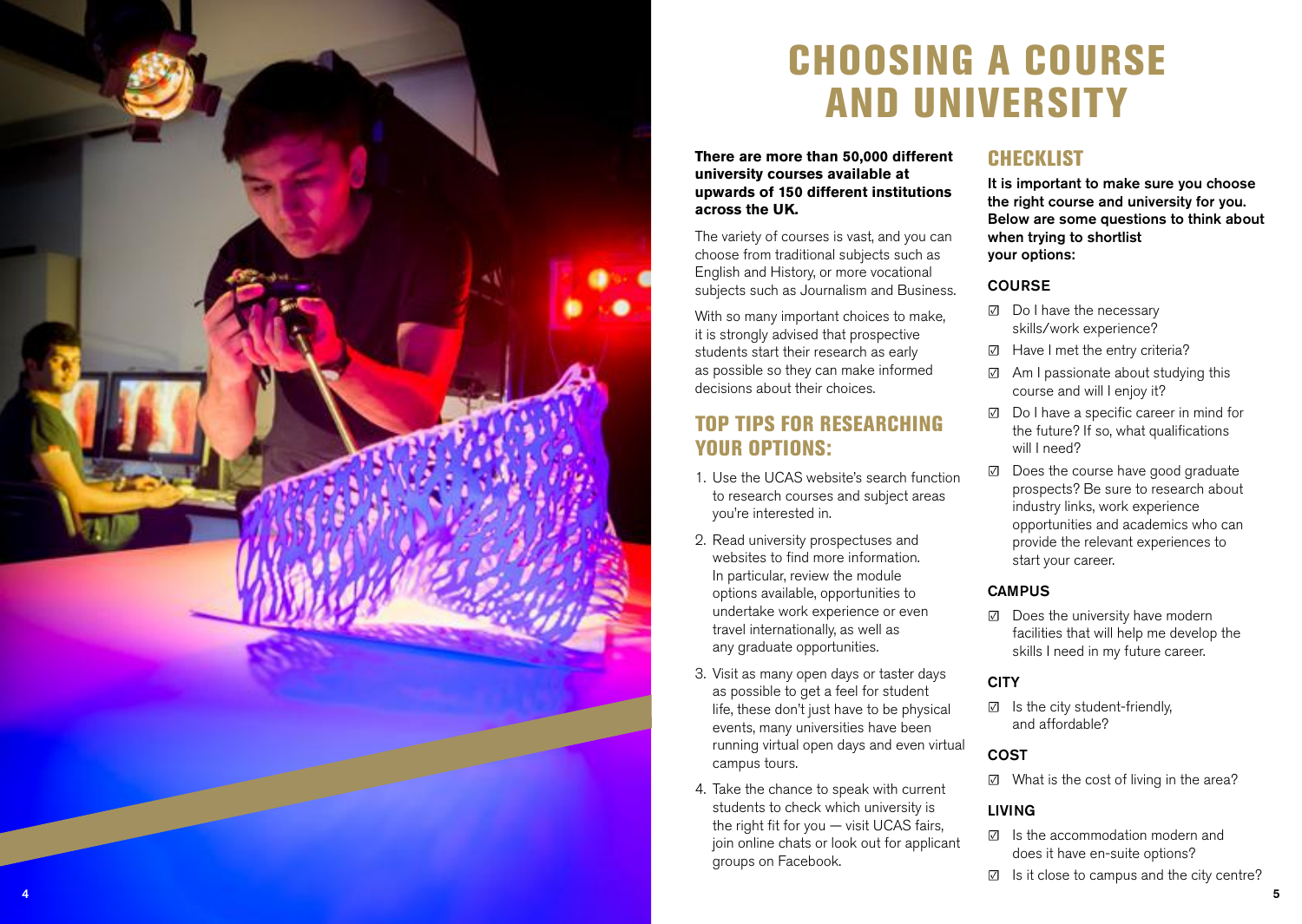## APPLYING TO UNIVERSITY – THE PROCESS

As a prospective student, you should apply for university places online through the UCAS application form. This will require you to submit information such as employment history, education details, and a personal statement.

UCAS stands for the Universities and Colleges Admissions Service, and is the organisation responsible for managing students' applications to higher education courses in the UK.

The application process will take approximately 18 months from starting your initial research to enrolling on your chosen degree programme.

Students usually apply by the UCAS deadline of 15 January but most universities accept applications all year round so don't worry if your have missed the deadline or have changed your mind about what to study or where to study. Contact the university to find out more.

### TOP TIPS FOR COMPLETING YOUR APPLICATION

- You don't have to complete the application in one sitting, save your progress and sign back in anytime.
- Keep your username and password safe.
- You can complete the application form in any order.
- Read instructions carefully use the '?' icon for more information.
- Proofread all sections before submitting.
- **Print a copy of your finished application.**
- $\blacksquare$  It will cost you £26 to submit up to five applications.

Our bespoke toolkit will help you easily understand the process of applying to university. Visit <dmu.ac.uk/whychooseuni> to find out more about our live streams with our specialist advisers, take a virtual tour of our campus and watch our students sharing their experience of university life at DMU.



to check how I was doing and if I had any questions. "For me, I had a change of heart and applied to uni quite late. I didn't think I'd get a response in time to start a course, but I heard back before I changed my mind. It was actually a relief, and it was nice to receive phone calls throughout my application from students

> **Torie Herbert Textile Design BA (Hons)**

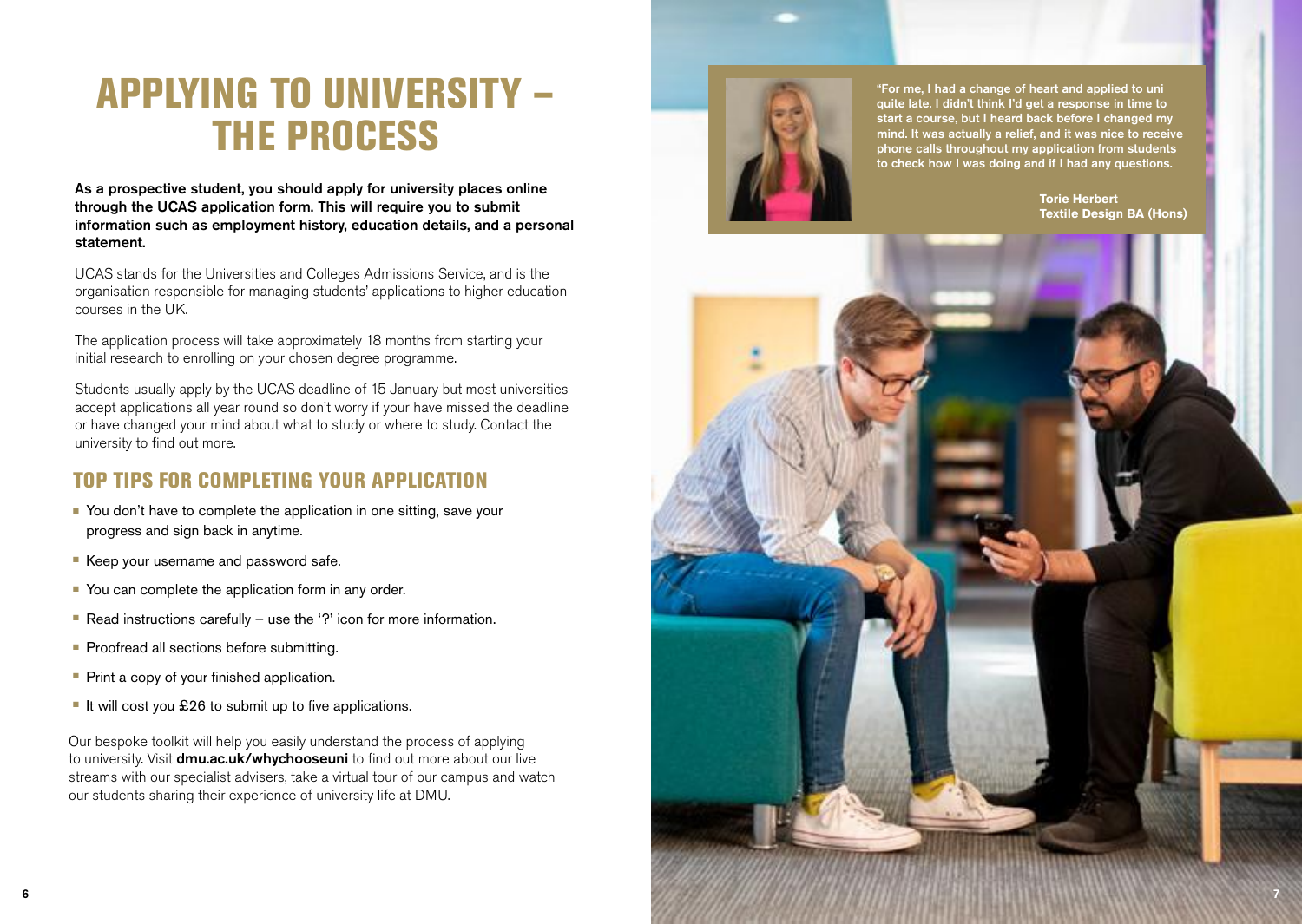

### The application process can be summarised in four key stages:

### **RESEARCH**

Read the information provided on the UCAS website, university websites, and university prospectuses, as well as attend open days and taster sessions to help you select the courses and universities you like most.

### APPLICATION

Applications open in September, and you can begin your application online through the UCAS website.

You need to apply by mid-January for most courses, except for applications made to Oxford and Cambridge universities, and for degrees in Medicine, Dentistry and Veterinary Science, as these are due in mid-October.

Your school or college will also include an academic reference as part of your application, so it's good to be aware of any internal deadlines.

### FINALISING YOUR CHOICES

Once your application has been submitted, UCAS will send your application to your university choices. The universities will carefully consider your application and inform you of their decision via UCAS Track by the end of March.

Once you've heard back from all of the universities you applied to, you will need to choose one frm (frst) choice and one insurance (second) choice by early May. This will need to be updated on UCAS Track, and once this has been done your other choices will be removed.

### RESULTS AND CONFIRMATION

grades for your insurance choice, your insurance choice will confrm your place.

If you have changed your mind about where or what to study, or you haven't met the grades required for both your firm and insurance choices, you can enter into Clearing, allowing you to approach other universities to secure a place.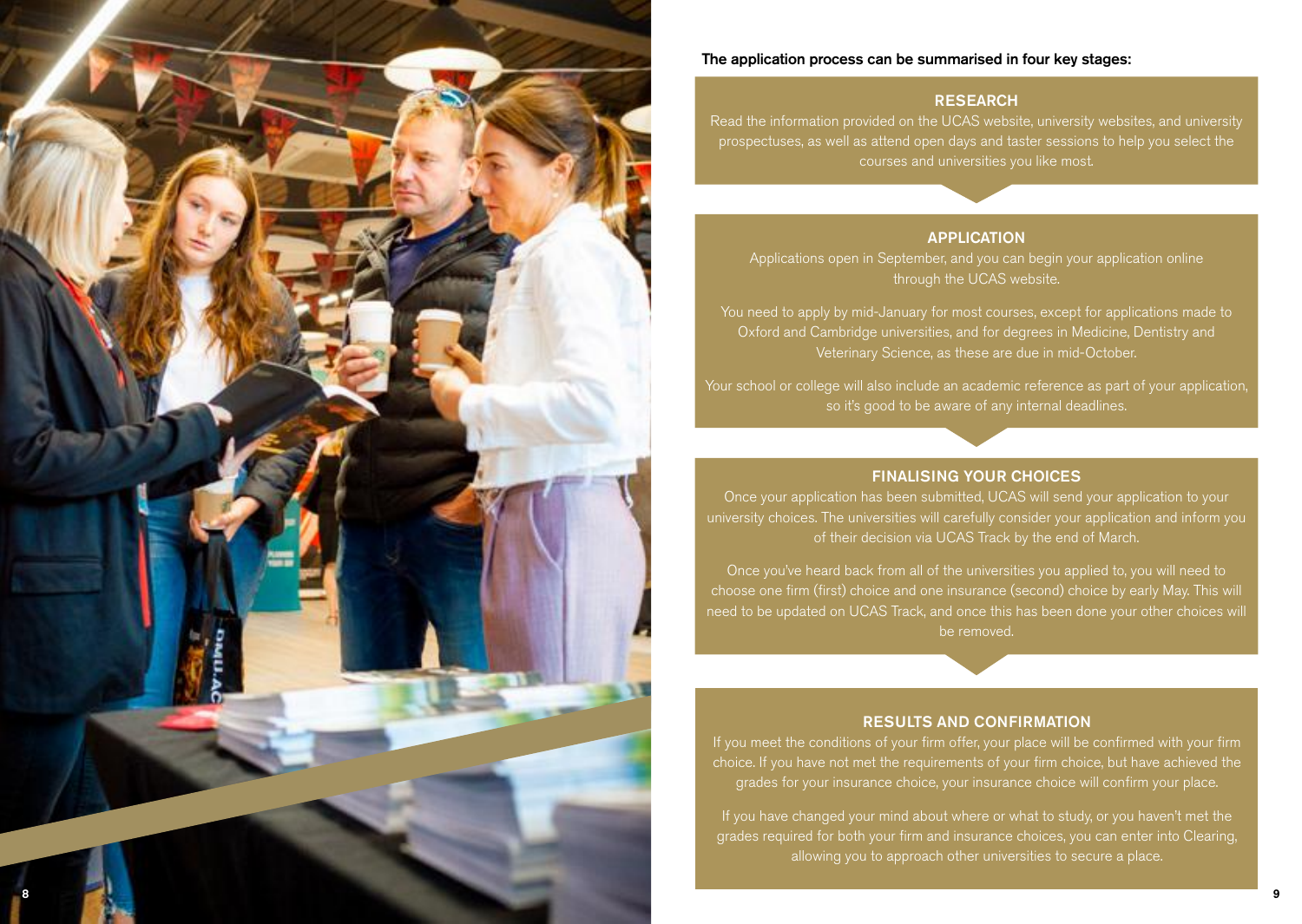



present myself to the person reading my application. "When it came to writing my personal statement, I wanted to highlight my qualities rather than listing them, like a CV. It was actually a really reflective process as I had to think about how I wanted to

> **Maryam Mehdiyeva Pharmacy MPharm (Hons)**

## WRITING YOUR PERSONAL STATEMENT

WHAT IS A PERSONAL STATEMENT? It is a key part of your university application and is included in your UCAS form. It has a limit of 47 lines or 4,000 characters.

### WHO READS **IT?**

University admissions tutors, who are typically academic lecturers. They are often passionate about their subject and experts in their field

### WHY IS IT IMPORTANT?

It is an opportunity to demonstrate your passion and interest for your chosen course. You should mention your transferable skills and any relevant experience, as this will highlight why you want to study the course and demonstrate why you are a suitable candidate.

### WHAT SHOULD YOU INCLUDE?

Although there isn't a set structure for writing a personal statement, there are four key paragraphs we recommend you include to help you achieve a strong, in-depth statement which emphasises your passion and suitability for the course.

The four key paragraphs to include are:

### REASONS FOR CHOOSING YOUR COURSE/PROFESSION

- Begin with an engaging opening paragraph that grabs the reader's attention.
- Justify your choice of subject/course and demonstrate your strong desire to study this area.

### SUITABILITY FOR THE COURSE

- Talk about your current studies or skills and how they complement your chosen course.
- Explain how your current skills and knowledge in the subject area will help to support your progress at university.
- Show that you've researched the course and understand what it will involve.

### WORK EXPERIENCE AND ADDITIONAL SKILLS

- Include any skills you've gained from work experience, part-time employment and voluntary work.
- Highlight any additional skills and knowledge that you have.

### EXTRACURRICULAR ACTIVITIES, FUTURE PLANS AND ASPIRATIONS

- Provide an insight into you as a person include details of relevant hobbies and interests.
- Refect on your future plans and write about how the university course you have chosen fits into your desired career path and aspirations.

For tips from our students on writing your personal statement, visit: <dmu.ac.uk/whychooseuni>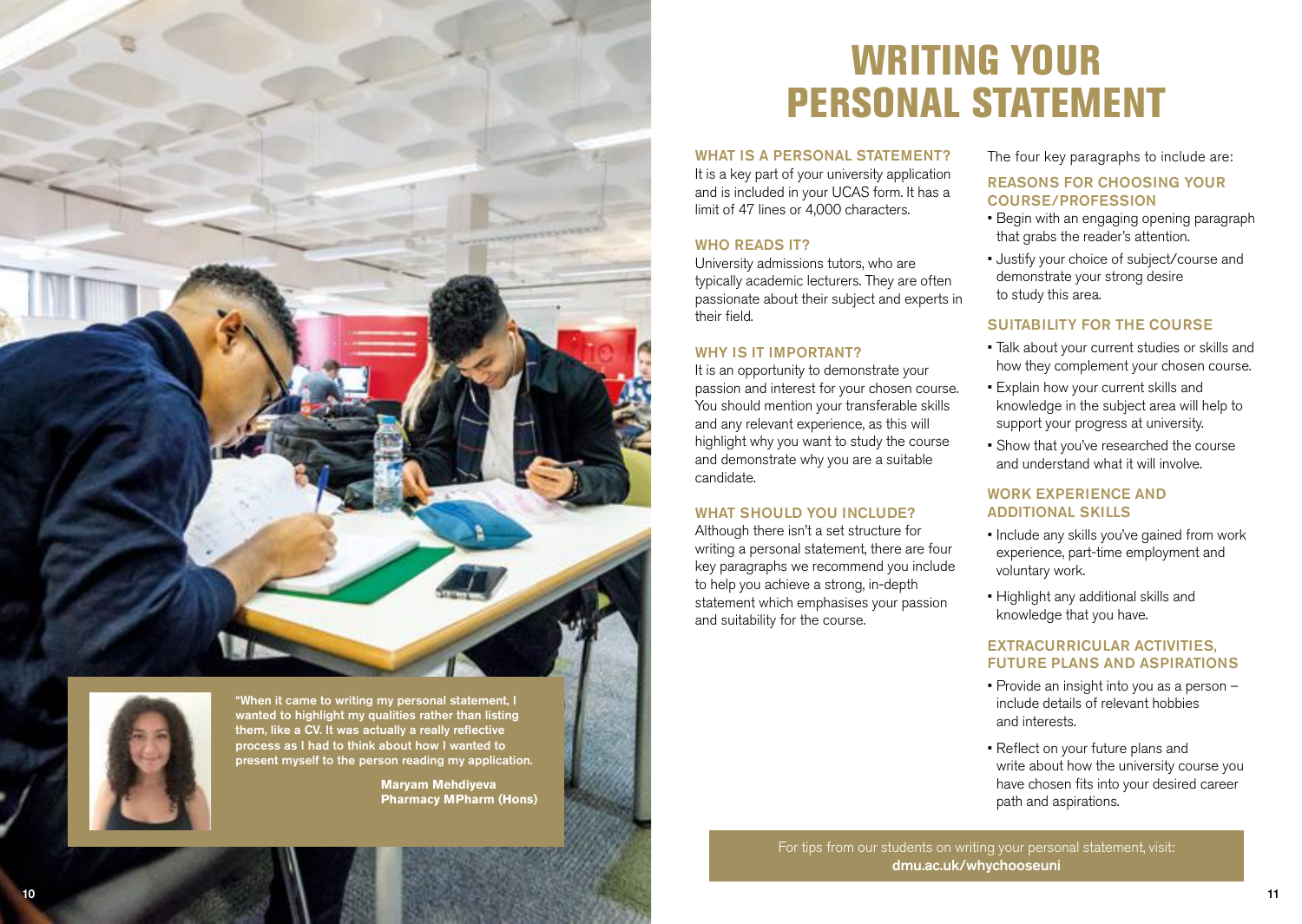### PERSONAL STATEMENT TIPS

### DO

- $\triangleright$  Start with a mind map or make a list of what you want to include.
- $\triangleright$  Start drafting your personal statement in a Microsoft Word document and then copy and paste it into the relevant section of the UCAS application form.
- $\vee$  Be prepared to write and then rewrite your statement again in order to produce a strong final version. Remember to continually save your work!
- ► Pay careful attention to accuracy, spelling and grammar.
- $\triangleright$  Give examples to justify the points you make, and be as concise as possible.

### DON'T

- ✘ Copy work from other sources UCAS uses sophisticated software to check personal statements for plagiarism.
- ✘ Make reference to any specifc university choices, and if you are applying to different courses/subject areas, ensure that your personal statement is applicable to all of them, as you can only write one personal statement for all five of your application choices.





interview on my own instead of in a group. I was really impressed by how they'd researched my disability to be more supportive in how it would impact me on the course. They even let me have an

**Charlotte Tracey Speech and Language Therapy BSc (Hons)**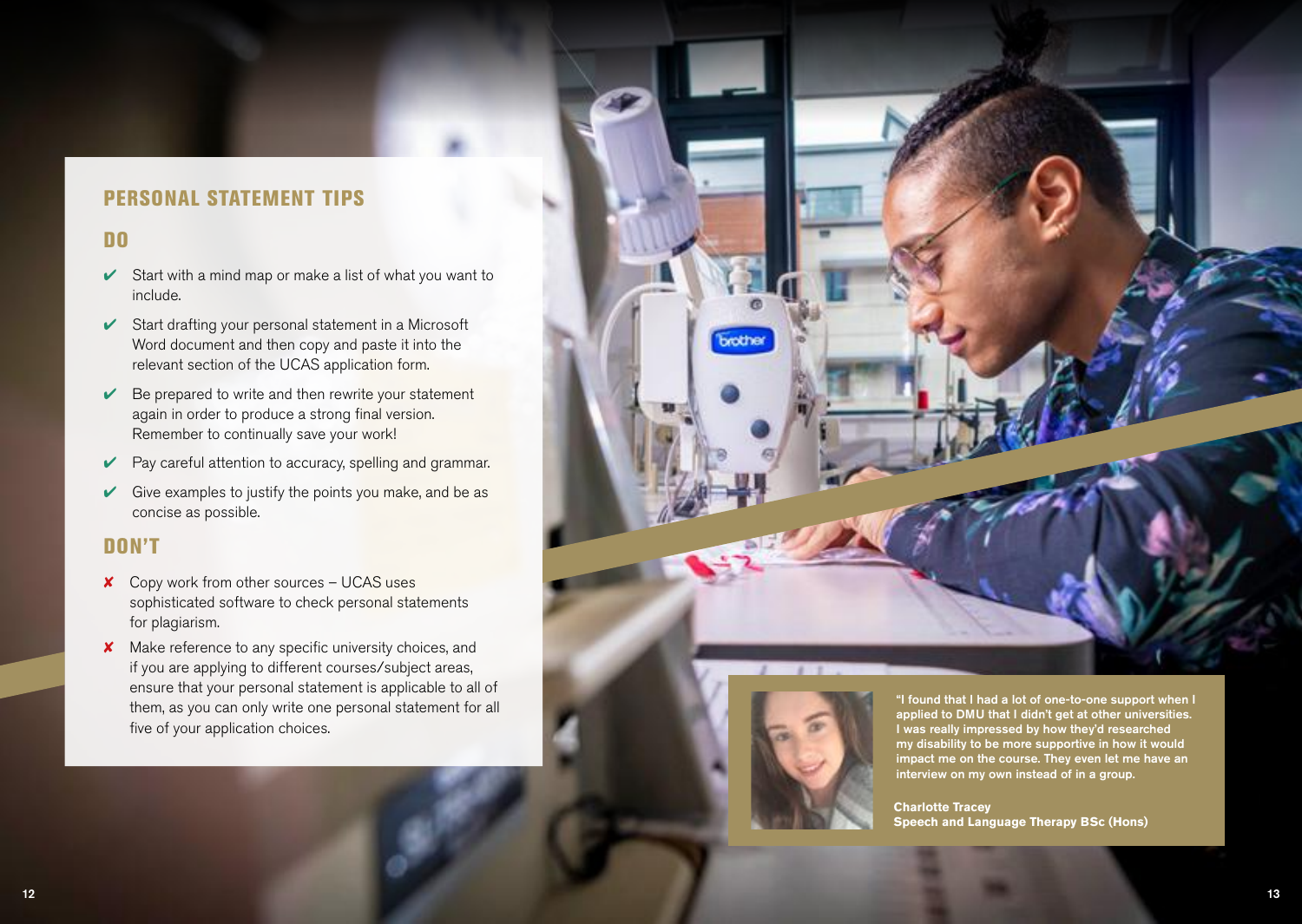## INTERVIEWS

Some students will be invited by the university to attend an interview as an additional stage in the application process.

The interview is an important part of the selection process, and should be considered as an extension of the UCAS application form.

It also gives admissions tutors an opportunity to learn more about you, and equally provides you with more information about the course and university.

You are likely to be invited to an interview if you are applying for:

- <sup>n</sup> Courses that lead to a profession. You will need to have a comprehensive understanding of the career and the relevant skillset required to be successful within the profession.
- <sup>n</sup> Courses at institutions that are competitive, as an additional method of shortlisting strong applicants.
- Courses that require a bespoke skill or competence, for example Nursing or Fine Art.

**Eifi** 

**Ages**<br>Viq Pabl Bahlan **MID**cin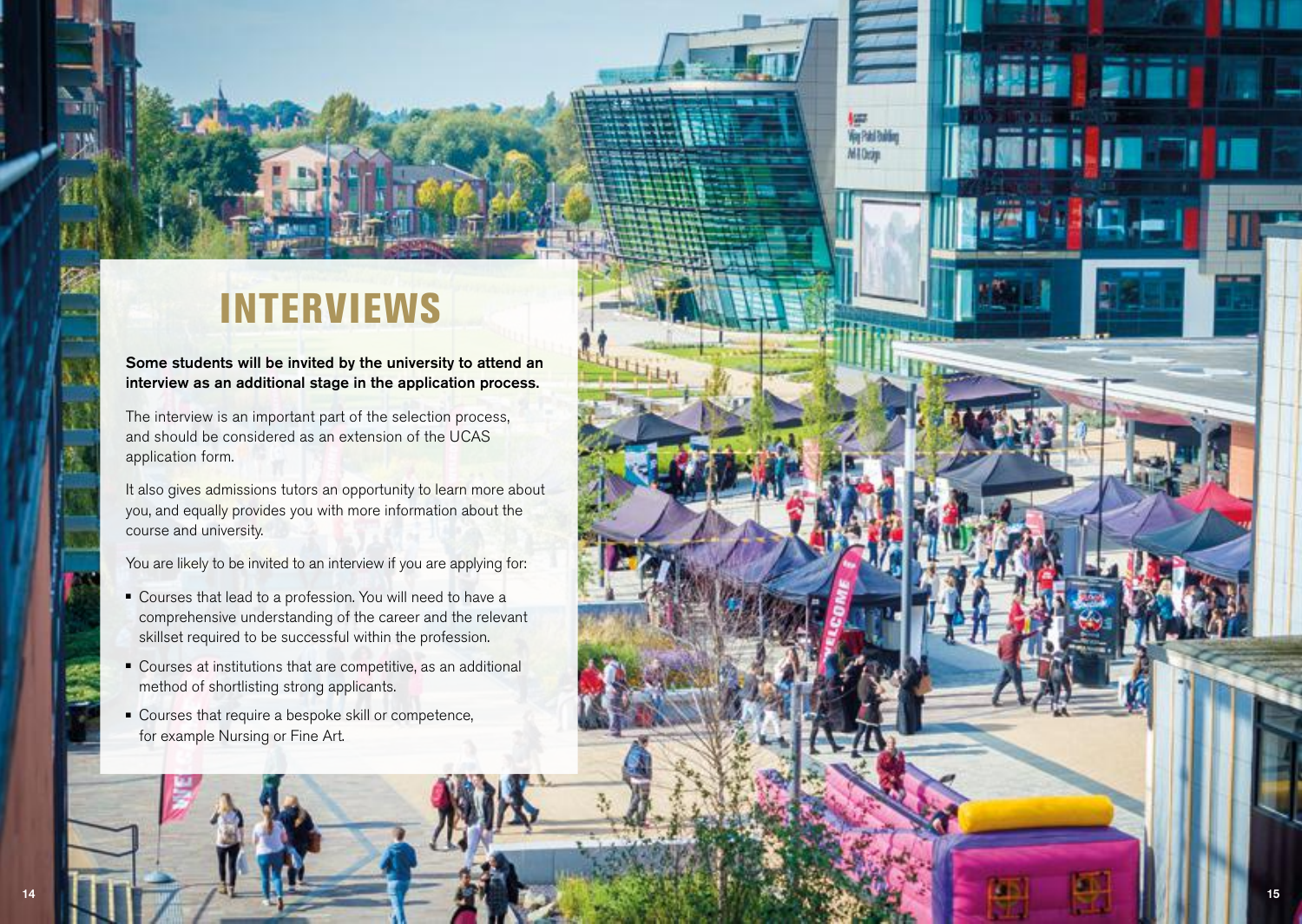### PREPARING FOR YOUR INTERVIEW

Research the course carefully to make sure you are aware of the modules and any opportunities it offers, such as placements, internships or trips.

Think about common questions and areas that you might be asked about, such as:

- What do you enjoy in your current studies?
- Why have you chosen to apply to this university/for this course?
- What are your career ambitions?
- Details of any work experience/part-time jobs/ voluntary work you may have undertaken.
- **n** Information relating to your awareness of related current affairs.

### BEFORE THE INTERVIEW

You need to know the following:

- $\blacksquare$  Format of the day.
- $\blacksquare$  Where and when the interview will take place, so you can plan your journey and arrive in plenty of time.
- $\blacksquare$  The dress code.
- What you need to take with you, for example a portfolio, any certificates, proof of identity.

### DURING THE INTERVIEW

- Relax remember that you've been invited to the interview because you've already shown potential as a strong applicant.
- Make eye contact and smile.
- **EXECT** Listen to the questions carefully and consider your replies.
- n Include examples and provide context when answering questions.
- <sup>n</sup> If you don't understand a question, politely ask the interviewer to rephrase it or clarify.
- $\blacksquare$  Be enthusiastic admissions tutors will be looking for applicants who share their enthusiasm for the subject.





I had expected. "When you start university, you have this idea of what you want to do, but you really find out your passion on a placement. I found that going on a placement helped me get a better perspective of what it would be like to work in the industry and it wasn't so different from learning at university, it was an easier transition than

> **Yusuf Munir Computer Science BSc (Hons)**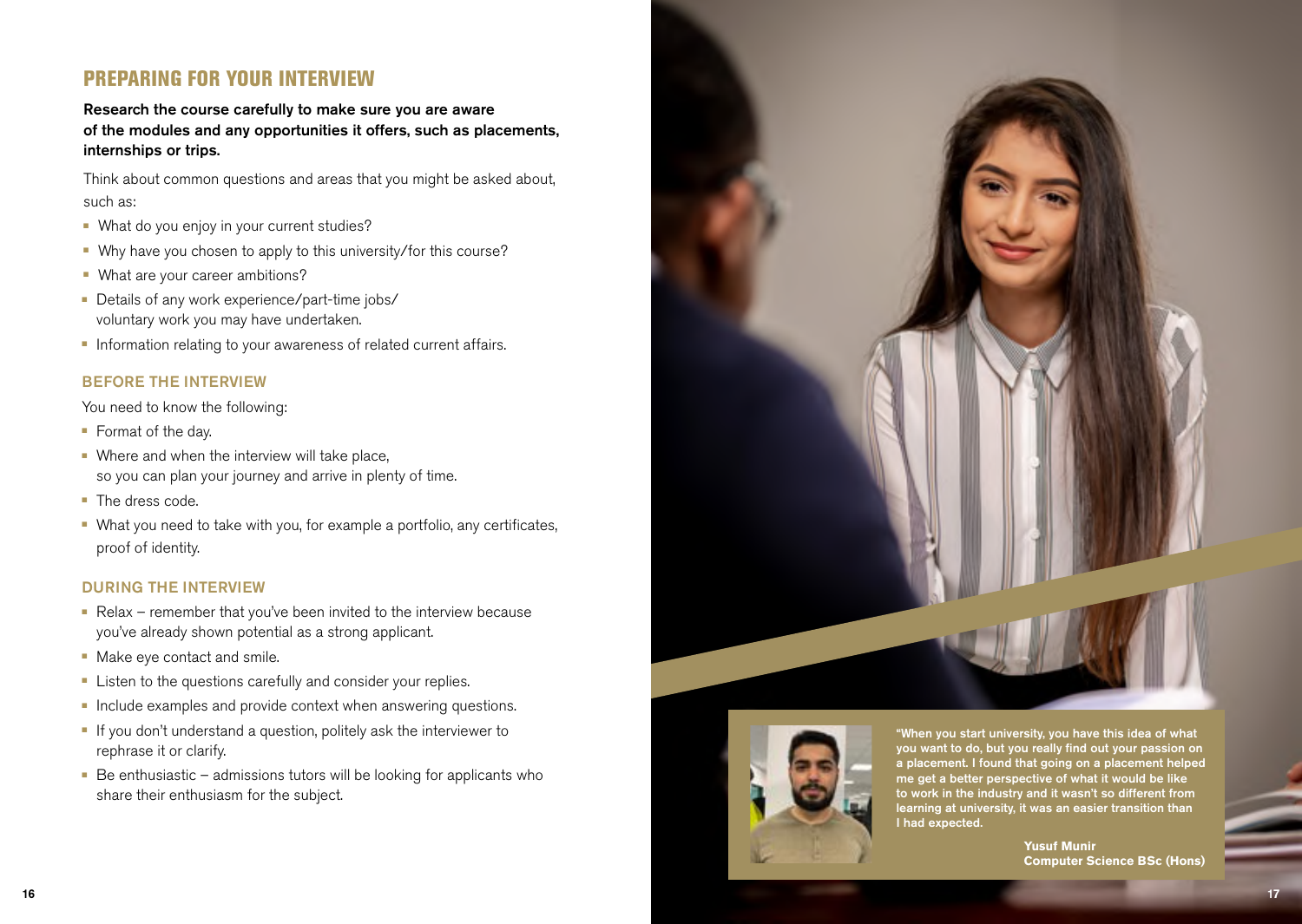## NEXT STEPS

### Now that you have read through this guide, here's what to do next:

- Take a look at **<dmu.ac.uk/whychooseuni>** or prospectus and the UCAS website for more information on the courses you are considering.
- like to study at DMU. For more information, please visit • Visit one of our Open Days or taster days, as this is the best way to get first-hand experience of what it would be <dmu.ac.uk/opendays>
- Join our 2021: Applying to DMU Facebook group, where you can connect with other applicants and ask any questions.
- Once you have made all the important decisions, make sure you submit your application within the specified deadlines.
- Feel free to get in touch with us if you have any questions about applying to university – we're more than happy to help.
- $T: +44(0)1162506070$ **E:** [enquiry@dmu.ac.uk](mailto:enquiry%40dmu.ac.uk?subject=) W: [dmu.ac.uk](https://dmu.ac.uk)

## JARGON BUSTER

There are many new words and phrases you might come across when applying to university, so we've created a useful guide to help you understand what they all mean.

### **ACADEMIC**

Bachelor's degree This is a full undergraduate degree qualifcation which normally takes three to four years to complete on a full-time basis.

### BA BSc, LLB, BEng, BEd

These titles refer to the subject discipline of your course. For example, BA is Bachelor of Arts, BSc is Bachelor of Science.

#### Foundation degree

Foundation degrees can offer a different route onto a bachelor's degree for anyone with qualifications slightly below those required for the course.

### Sandwich course

This is a course which incorporates a placement year, where you will spend a year working in industry.

### Single honours

An undergraduate degree for which students study a single subject.

#### Joint honours/ combined honours

An undergraduate degree for which students study more than one subject, for example English and Film Studies BA.

### Undergraduate

The first level of study in higher education.

### Postgraduate

Higher education study for students who have completed an undergraduate degree. This may be a master's degree or a PhD.

#### **APPLYING TO UNIVERSITY Prospectus**

A prospectus is a catalogue

produced by universities detailing the courses and facilities available at each institution.

### UCAS – Universities and

Colleges Admissions Service The organisation responsible for providing the service that deals with university applications as well as offering general advice and guidance. 18 19

### Personal ID The 10-digit number given to students

when registering on UCAS Apply.

### Conditional offer

An offer made to an applicant by a university or college, whereby the applicant must fulfil certain entry criteria before they can be accepted to study on the course.

### Unconditional offer

An offer given to an applicant by a university or college, whereby the applicant has satisfed the entry criteria and can attend the course.

### UCAS Extra

This service is for students who have used all of their five choices on their UCAS application and have either been unsuccessful or wish to change their chosen courses/ universities. This runs from February until July and students can make one application at a time.

#### Clearing

Clearing allows students who either didn't receive offers, declined their offers, didn't get the grades they needed, or have not previously applied to university to apply for courses that still have places available.

### Deferred entry

This is when somebody makes an application but delays the start of their course until the following academic year.

### Firm choice

The university offer that an applicant has accepted as their first choice.

#### Insurance

The offer that an applicant has accepted as their second choice if they do not meet the requirements of their frm offer. Usually the insurance choice will have lower entry requirements.

### Personal statement

A personal statement forms part of the UCAS application. Applicants use this document to explain their suitability for the course and their reasons for applying. Applicants can only write one personal statement for all five of their application choices.

#### Tariff

The UCAS Tariff is used to allocate points to post-16 qualifcations for entry to higher education.

#### **STUDENT LIFE**  Fresher

First-year students are often referred to as 'freshers'.

### SU – students' union

This is an organisation run for students, by students. A university's students' union represents the student voice and help run social events, sport clubs and societies.

### **FINANCE**

Tuition Fee Loan

Money borrowed from Student Finance England to cover the tuition fees of your chosen course.

#### Maintenance Loan

Money borrowed from Student Finance England to help fund the cost of university, such as accommodation, food and travel expenditure.

#### Means-tested

Money that is assessed based on the income of an applicant's household.

### Scholarships and bursaries

These are non-repayable grants to support students through university. Scholarships are usually awarded in recognition of excellence and achievement and bursaries are usually awarded in relation to personal circumstances.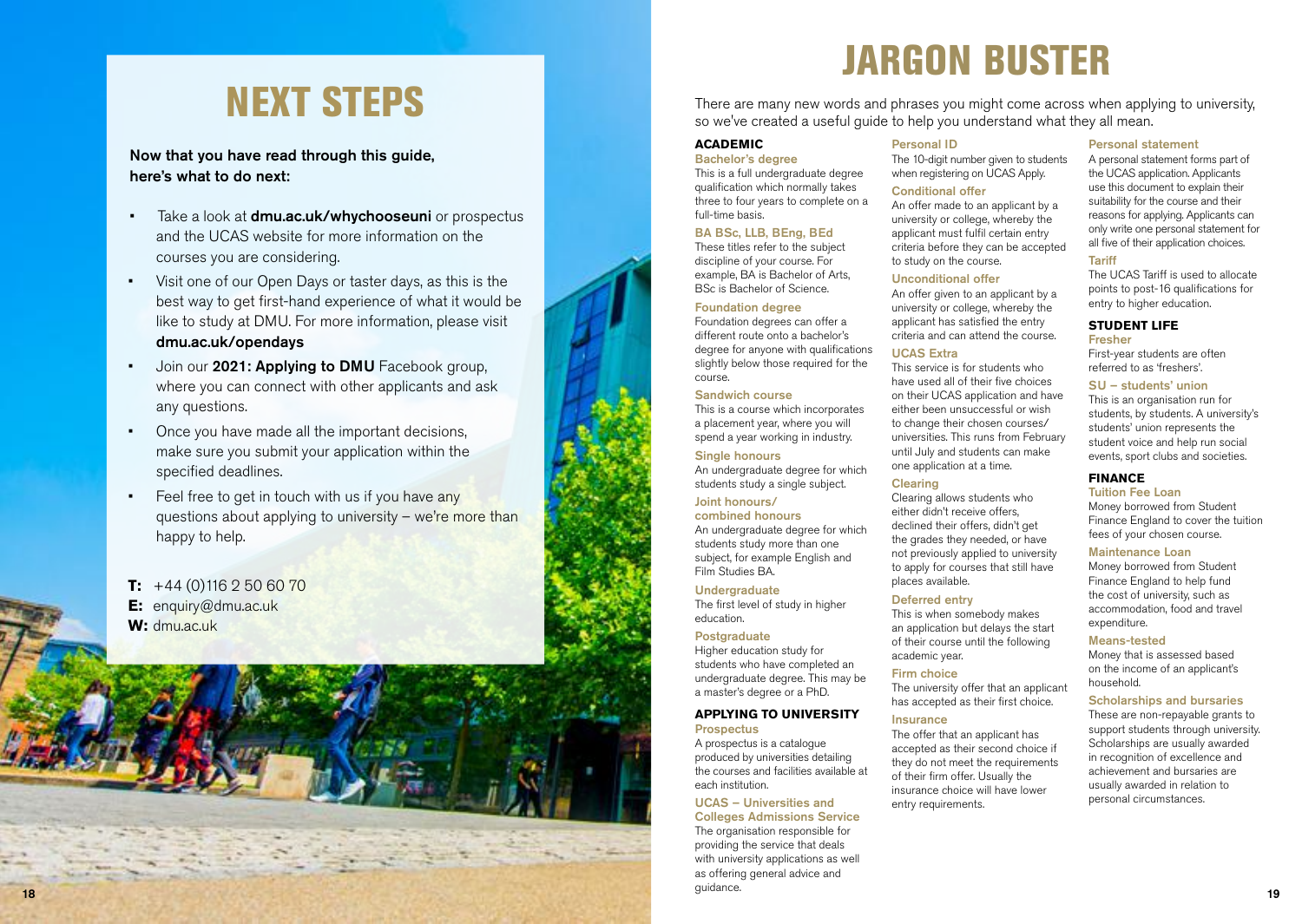## UCAS APPLICATION TIMELINE

## **January to September September September Corresponding to September September Actober 15 and Research and Corresponding to the UCAS deadline for September 2016 and Decrement September 2016 and Decrement September 2016 and** Research and UCAS applications<br>attend open days, attend open days, prepare your application

attend open days, open Oxbridge, Medicine, **Dentistry** 

is confirmed or you can enter into Clearing

### **March March January 15 Chance Constrained Action**<br>You should receive **Chance Chance Chance Chance Chance Chance Chance Chance Chance Chance Chance Chance Chance Chance Chance Chance Chance Chance Chance Chance Chance Chan** ou should receive **The Christmas** Deadline for **to Christmas**<br>
all offers back applications applications applications applications applications applications and the school/college deadline all offers back applications applications applications school/college deadline for<br>from universities to be considered submitting LICAS application submitting UCAS application

**May**  Deadline to make your final choices

**August**  A Level results day! Your place at university **September**  Start university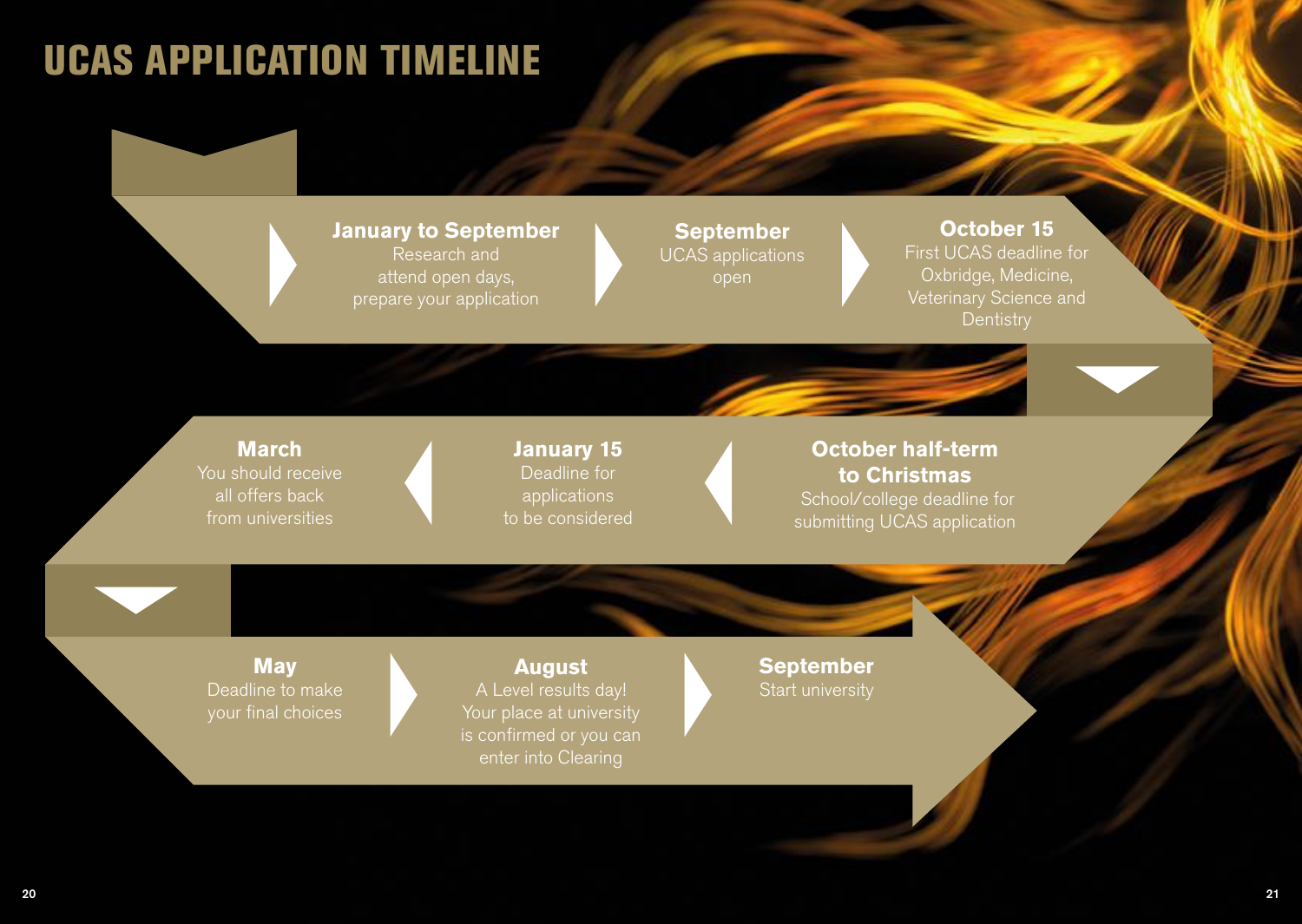# UNDERGRADUATE COURSES 2021/22

| <b>Allied Health Sciences</b>                                  | <b>UCAS</b> |
|----------------------------------------------------------------|-------------|
| Biomedical Science BSc (Hons)                                  | 120         |
| Diagnostic Radiography BSc (Hons)                              | 120         |
| Health and Wellbeing in Society BSc (Hons)                     | 104         |
| Healthcare Science (Audiology) BSc (Hons)                      | 128         |
| Medical Science BMedSci (Hons)                                 | 120         |
| Nutrition BSc (Hons)                                           | 112         |
| Speech and Language Therapy BSc (Hons)                         | ABB         |
| <b>Applied Social Sciences</b>                                 | <b>UCAS</b> |
| Criminology BA (Hons)                                          | 104         |
| Criminology with Psychology BA (Hons)                          | 104         |
| Criminal Investigation and Policing BA (Hons)                  | 104         |
| Degree in Professional Policing BA (Hons)                      | 104         |
| Education Studies BA (Hons)                                    | 120         |
| Education with French, Mandarin or Spanish BA (Hons)           | 120         |
| Education Studies with Psychology BA (Hons)                    | 120         |
| Psychology BSc (Hons)                                          | 120         |
| Psychology with Criminology BSc (Hons)                         | 120         |
| Psychology with Education Studies BSc (Hons)                   | 120         |
| Psychology with Health and Wellbeing in Society BSc (Hons)     | 120         |
| Social Work BA (Hons)                                          | 120         |
| Work with Communities and Young People Foundation Degree (FdA) | 72          |
| <b>Art, Design and Architecture</b>                            | <b>UCAS</b> |
| Animation BA (Hons)                                            | 104         |
| Architecture BA (Hons)                                         | 136         |
| Architectural Technology BSc (Hons)                            | 112         |
| Art and Design Foundation Diploma                              | 32          |
| Building Surveying BSc (Hons)                                  | 112         |
| Concept and Comic Art BA (Hons)                                | 120         |
| Design Crafts BA (Hons)                                        | 112         |
| Fine Art BA (Hons)                                             | 112         |
| Game Art BA (Hons)                                             | 120         |
| Graphic Design BA (Hons)                                       | 104         |
| Graphic Design and eMedia Foundation Degree (FdA)              | 32          |
| Graphic Design (Illustration) BA (Hons)                        | 104         |
| Interior Design BA (Hons)                                      | 112         |
| Photography with Video Foundation Degree (FdA)                 | 32          |
| Photography and Video BA (Hons)                                | 112         |
| Product and Furniture Design BA (Hons)                         | 112         |
| Product Design BA (Hons)                                       | 112         |
| Product Design BSc (Hons)                                      | 112         |
| Quantity Surveying and Construction BSc (Hons)                 | 112         |

| <b>Business and Management</b>                                    | <b>UCAS</b> |
|-------------------------------------------------------------------|-------------|
| Accounting and Business Management BA (Hons)                      | 112         |
| Accounting and Economics BA (Hons)                                | 112         |
| Accounting and Finance BA (Hons)                                  | 120         |
| Advertising and Marketing Communications BA (Hons)                | 112         |
| Business and Management BA (Hons)                                 | 112         |
| Business and Marketing BA (Hons)                                  | 112         |
| Business Entrepreneurship and Innovation BA (Hons)                | 112         |
| Business Management and Economics BA (Hons)                       | 112         |
| Business Management and Finance BA (Hons)                         | 120         |
| Business Management and Human Resource Management BA (Hons)       | 112         |
| Economics BA/BSc (Hons)                                           | 120         |
| Economics and Finance BSc (Hons)                                  | 120         |
| Economics and International Relations BA (Hons)                   | 112         |
| Economics and Politics BA (Hons)                                  | 112         |
| Human Resource Management BA (Hons)                               | 120         |
| International Business BA (Hons)                                  | 120         |
| International Marketing and Business BA (Hons)                    | 112         |
| Marketing BA (Hons)                                               | 120         |
| <b>Computer Sciences</b>                                          | <b>UCAS</b> |
| Artificial Intelligence BSc (Hons)                                | 104         |
| Business Information Systems BSc (Hons)                           | 104         |
| Computer Games Production BSc (Hons)                              | 104         |
| Computer Games Programming BSc (Hons)                             | 104         |
| Computer Science BSc (Hons)                                       | 112         |
| Computing BSc (Hons)                                              | 104         |
| Computing for Business BSc (Hons)                                 | 104         |
| Computing HND                                                     | 56          |
| Cyber Security BSc (Hons)                                         | 112         |
| Digital Forensics BSc (Hons)                                      | 112         |
| Digital Technology Innovation BSc (Hons)                          | 104         |
| Foundation Year in Computing                                      | 56          |
| Information and Communication Technology BSc (Hons)               | 104         |
| Internet of Things BSc (Hons)                                     | 112         |
| Mathematics BSc (Hons)                                            | 112         |
| Software Engineering BSc (Hons)                                   | 112         |
| <b>Creative Technologies and Media</b>                            | <b>UCAS</b> |
| Communication Arts BA (Hons)                                      | 104         |
| Film Studies BA (Hons) (single honours/with languages)            | 104         |
| Film Studies BA (Hons) (joint honours)                            | 104         |
| Journalism BA (Hons) NCTJ accredited                              | 104         |
| Journalism BA (Hons) (joint honours)                              | $104 - 112$ |
| Media and Communication BA (Hons) (single honours/with languages) | 104         |
| Media BA (Hons) (joint honours)                                   | 104         |
| Media Foundation                                                  | 56          |
| Media Production BSc (Hons)                                       | 104         |
| Visual Effects (VFX) BSc (Hons)                                   | 104         |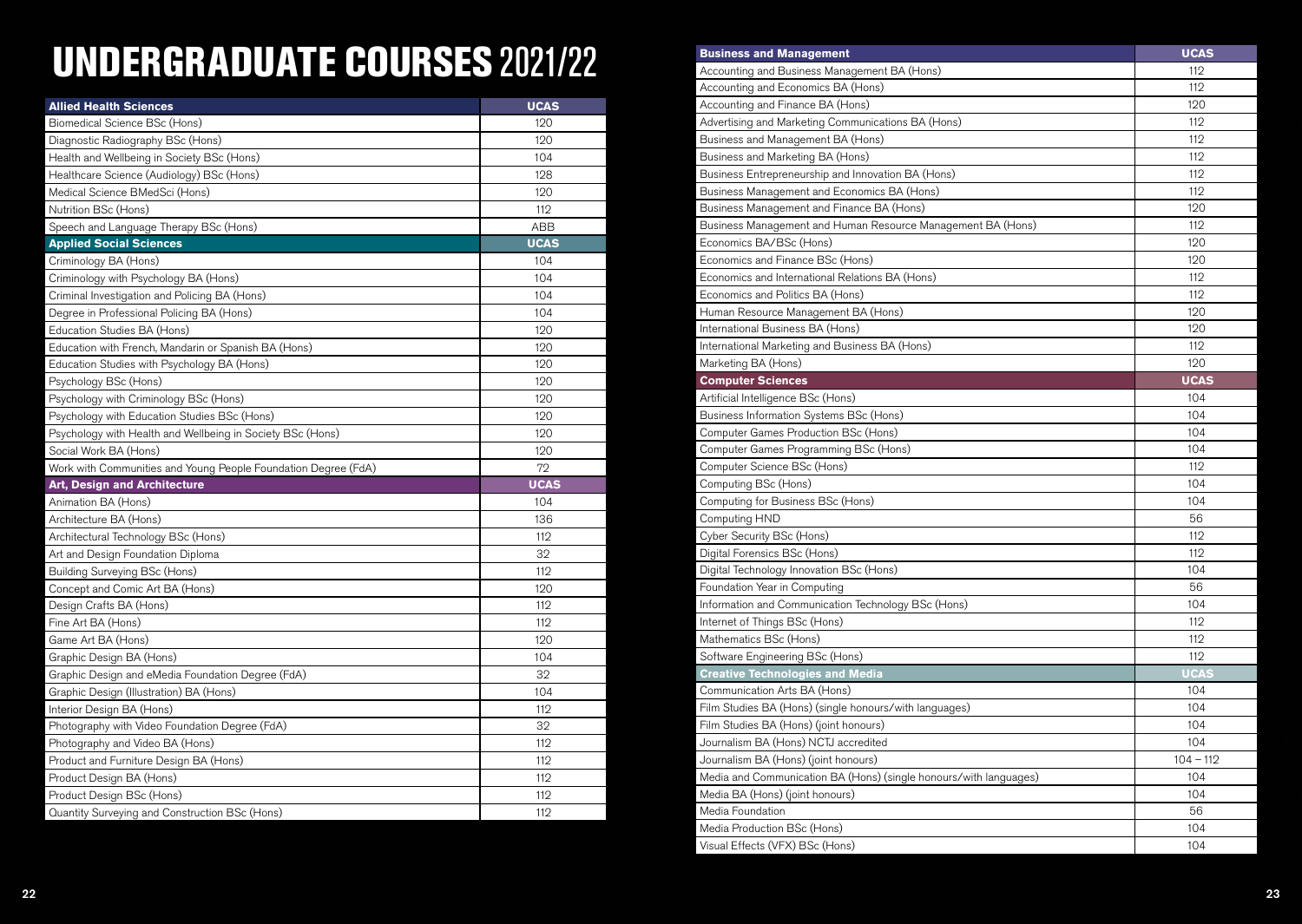| <b>Engineering and Energy Sustainability</b>                     | <b>UCAS</b> |
|------------------------------------------------------------------|-------------|
| Aeronautical Engineering BEng/MEng (Hons)                        | $112 - 120$ |
| Electrical and Electronic Engineering BEng/MEng (Hons)           | $112 - 120$ |
| Energy Engineering BEng (Hons)                                   | 112         |
| Engineering Year Zero                                            | 56          |
| Mechanical Engineering BEng/Meng (Hons)                          | $112 - 120$ |
| Mechatronics BEng/MEng (Hons)                                    | $112 - 120$ |
| <b>Fashion and Textiles</b>                                      | <b>UCAS</b> |
| Contour Fashion BA (Hons)                                        | 112         |
| Contour Fashion (Communication) BA (Hons)                        | 112         |
| Fashion Buying with Design BA (Hons)                             | 112         |
| Fashion Buying with Marketing BA (Hons)                          | 112         |
| Fashion Buying with Product Development BA (Hons)                | 112         |
| Fashion Buying with Merchandising BA (Hons)                      | 112         |
| Fashion Communication and Styling BA (Hons)                      | 112         |
| Fashion Design BA (Hons)                                         | 112         |
| Fashion Management (Level 6 Top-Up) BA (Hons)                    | 112         |
| Fashion Textile Design BA (Hons)                                 | 112         |
| Footwear Foundation Degree (FdA)                                 | 32          |
| Footwear Design BA (Hons)                                        | 112         |
| Textile Design BA (Hons)                                         | 112         |
| <b>Humanities</b>                                                | <b>UCAS</b> |
| Creative Writing BA (Hons) (single honours/joint honours)        | 104         |
| English and Creative Writing BA (Hons)                           | 112         |
| English Literature BA (Hons) (single honours/joint honours)      | 112         |
| English Literature with French, Mandarin or Spanish BA (Hons)    | 112         |
| English Language BA (Hons) (single honours/joint honours)        | 104         |
| English Language and English Literature BA (Hons)                | 112         |
| English Language with French, Mandarin or Spanish BA (Hons)      | 104         |
| English Language with TESOL BA (Hons)                            | 104         |
| History BA (Hons) (single honours/joint honours)                 | 112         |
| History with French, Mandarin or Spanish BA (Hons)               | 112         |
| <b>International Relations and Politics</b>                      | <b>UCAS</b> |
| Business and Globalisation BA (Hons)                             | 112         |
| International Relations BA (Hons) (single honours/joint honours) | 112         |
| International Relations and Politics BA (Hons) (joint honours)   | 112         |
| Politics BA (Hons) (single honours/joint honours)                | 120         |
| Public Administration and Management BA (Hons)                   | 112         |
| Law                                                              | <b>UCAS</b> |
| Business Law LLB (Hons)                                          | 112         |
| Business Management and Law BA (Hons) (joint honours)            | 112         |
| Law LLB (Hons)                                                   | 120         |
| Law and Criminal Justice LLB (Hons)                              | 112         |
| Law and Economics BA (Hons) (joint honours)                      | 112         |
| Law, Human Rights and Social Justice LLB (Hons)                  | 112         |

| <b>Music</b>                                                           | <b>UCAS</b> |  |
|------------------------------------------------------------------------|-------------|--|
| Audio and Recording Technology BSc (Hons)                              | 104         |  |
| Creative Music Technology BA (Hons)                                    | 104         |  |
| Digital Music Technology BSc (Hons)                                    | 104         |  |
| Music Technology BASc (Hons)                                           | 104         |  |
| Music Technology Foundation Degree (FdSc)                              | 32          |  |
| Music, Technology and Performance BA (Hons)                            | 104         |  |
| <b>Nursing and Midwifery</b>                                           | <b>UCAS</b> |  |
| Midwifery (Pre-Registration Midwifery) BSc (Hons)                      | 120         |  |
| Nursing with Registration (Adult Nursing) BSc (Hons)                   | 112         |  |
| Nursing with Registration (Child Nursing) BSc (Hons)                   | 120         |  |
| Nursing with Registration (Learning Disability Nursing) BSc (Hons)     | 112         |  |
| Nursing with Registration (Mental Health Nursing) BSc (Hons)           | 112         |  |
| Paramedicine BSc (Hons)                                                | 112         |  |
| Associate Ambulance Practice (DipHE)                                   | 96          |  |
| <b>Performance Arts and Arts Festivals Management</b>                  | <b>UCAS</b> |  |
| Arts and Festivals Management BA (Hons) (single honours/joint honours) | 112         |  |
| Dance BA (Hons) (single honours/joint honours)                         | 112         |  |
| Drama BA (Hons) (single honours/joint honours)                         | $104 - 112$ |  |
| Performing Arts BA (Hons)                                              | 112         |  |
| Global Arts Management (Level 6 top up) BA (Hons)                      | 112         |  |
| The Leicester School of Pharmacy                                       | <b>UCAS</b> |  |
| Forensic Science BSc (Hons)                                            | 112         |  |
| Pharmaceutical and Cosmetic Science BSc (Hons)                         | 104         |  |
| Pharmacy MPharm (Hons)                                                 | 120         |  |
| Pharmacy MPharm Year Zero                                              | 112         |  |

### UCAS TARIFF POINTS EXPLAINED

| A-level      |    | <b>AS-level</b><br><b>Extended project</b> |    |                | <b>BTEC Extended</b><br>Diploma (QCF) |             |     |
|--------------|----|--------------------------------------------|----|----------------|---------------------------------------|-------------|-----|
| $A^*$        | 56 | Α                                          | 20 | $A^*$          | 28                                    | $D^*D^*D^*$ | 168 |
| A            | 48 | B                                          | 16 | $\overline{A}$ | 24                                    | $D^*D^*D$   | 160 |
| B            | 40 |                                            | 12 | B              | 20                                    | $D^*DD$     | 152 |
| $\mathsf{C}$ | 32 |                                            | 10 |                | 16                                    | <b>DDD</b>  | 144 |
| D            | 24 |                                            | 6  |                | 12                                    | <b>DDM</b>  | 128 |
| E            | 16 |                                            |    | E              | 8                                     | <b>DMM</b>  | 112 |
|              |    |                                            |    |                |                                       | <b>MMM</b>  | 96  |

The contents of this document are correct at the time of going to press. You are advised to check our website before making an application in case there are any changes to the course you are interested in, as the information on our website will always take precedence.

### Alternative formats

Where possible, DMU publications or specific sections can be supplied in alternative media.<br>For further information, please contact the Enquiry team by calling +44 (0)116 2 50 60 70 or emailing enquiry@dmu.ac.uk

For further information about our courses visit **<dmu.ac.uk/ugcourses>**, while for a more detailed UCAS Tariff guide visit **<dmu.ac.uk/UCAS>** 

 $MMP$  80 MPP 64 PPP 48